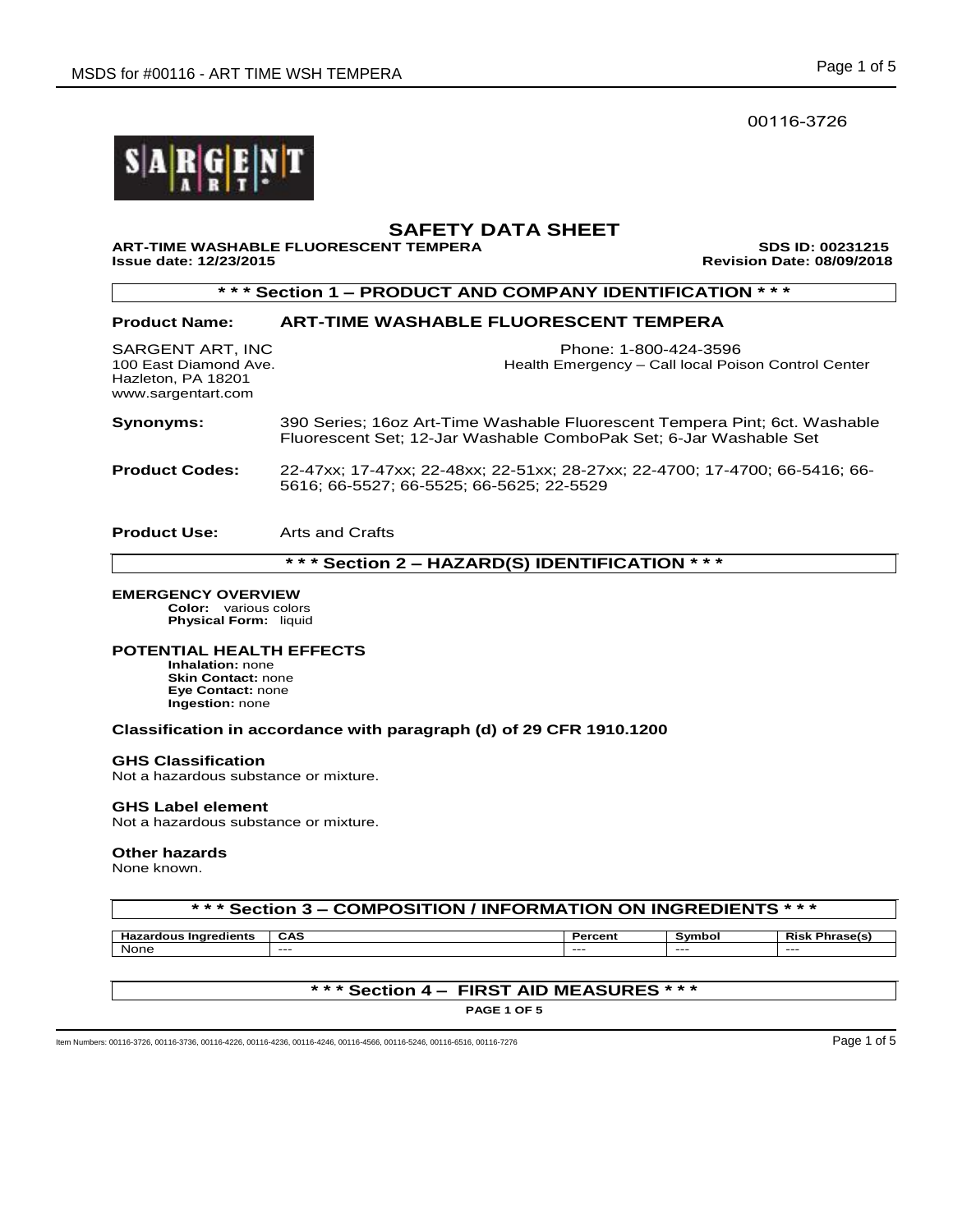

**ART-TIME WASHABLE FLUORESCENT TEMPERA SDS ID: 00231215 Issue date: 12/23/2015 Revision Date: 08/09/2018**

## **Inhalation**

It is unlikely that emergency treatment will be required. Remove from exposure. Get medical attention, if needed. **Skin**

It is unlikely that emergency treatment will be required. If adverse effects occur, wash with soap or mild detergent and large amounts of water. Get medical attention, if needed.

#### **Eyes**

It is unlikely that emergency treatment will be required. Wash with large amounts of water or normal saline until no evidence of chemical remains (at least 15-20 minutes). Get medical attention immediately.

## **Ingestion**

Rinse mouth thoroughly with water. Get medical attention if any discomfort occurs.

## **\* \* \* Section 5 – FIRE FIGHTING MEASURES \* \* \***

See Section 9 for Flammability Properties

## **NFPA Ratings: Health:** 1 **Fire:** 1 **Reactivity:** 0

Hazard Scale: 0 = Minimal 1 = Slight 2 = Moderate 3 = Serious 4 = Severe **Flammable Properties** Slight fire hazard. **Extinguishing Media** Regular dry chemical, carbon dioxide, water, regular foam **Fire Fighting Measures**

Move container from fire area if it can be done without risk. Avoid inhalation of material or combustion byproducts.

## **\* \* \* Section 6 – ACCIDENTAL RELEASE MEASURES \* \* \***

## **Occupational spill/release**

Absorb with sand or other non-combustible material. Collect spilled material in appropriate container for disposal.

## **\* \* \* Section 7 – HANDLING AND STORAGE \* \* \***

## **Handling Procedures**

Provide adequate ventilation. Wear appropriate protection equipment. Avoid breathing mist or vapor. Avoid contact with eyes and prolonged skin contact. Do not taste or swallow. Keep the workplace clean. Observe good industrial hygiene practices.

## **Storage Procedures**

Store in a well-ventilated place. Store in closed original container at room temperature.

## **\* \* \* Section 8 – EXPOSURE CONTROLS / PERSONAL PROTECTION \* \* \***

#### **Component Exposure Limits**

ACGIH and EU have not developed exposure limits for any of this product's components. **Ventilation**

Based on available information, additional ventilation is not required.

## **PERSONAL PROTECTIVE EQUIPMENT**

**PAGE 2 OF 5**

ltem Numbers: 00116-3726, 00116-3736, 00116-4226, 00116-4236, 00116-4246, 00116-4566, 00116-5246, 00116-6516, 00116-6516, 00116-6516, 00116-7276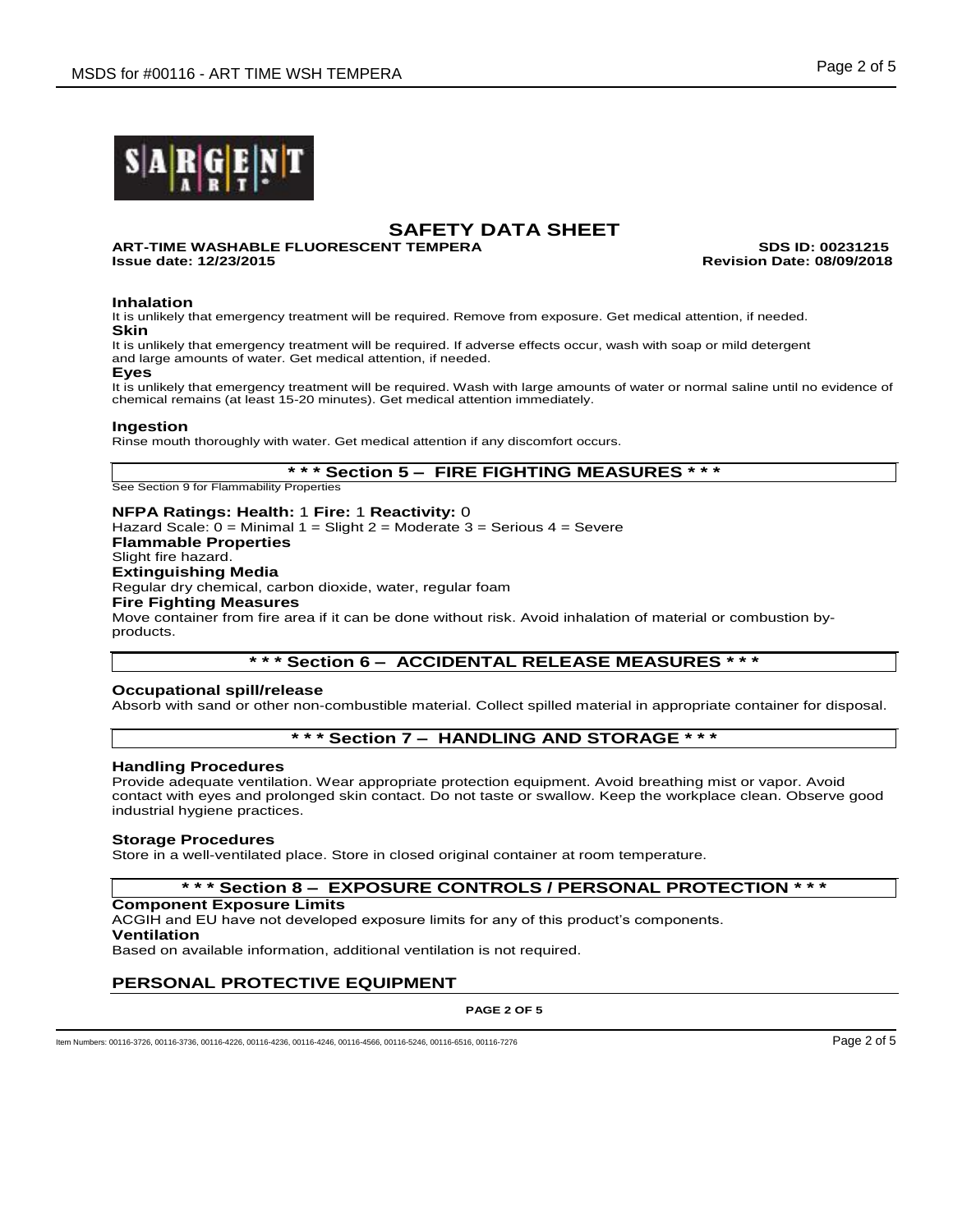

**ART-TIME WASHABLE FLUORESCENT TEMPERA SDS ID: 00231215 Issue date: 12/23/2015 Revision Date: 08/09/2018**

## **Eyes/Face**

Eye protection not required under normal conditions. **Protective Clothing** Protective clothing is not required under normal conditions. **Glove Recommendations** Protective gloves are not required under normal conditions. **Respiratory Protection** No respirator is required under normal conditions of use. Under conditions of frequent use or heavy exposure, respiratory protection may be needed. **\* \* \* Section 9 – PHYSICAL AND CHEMICAL PROPERTIES \* \* \***

**Boiling Point: Viscosity:** 12000 – 45000 cP

**Appearance:** Liquid **Flash Point:** Not applicable **Physical State:** Liquid **Flammability:** Not applicable **Vapor Pressure: Color:** Assorted colors **Vapor Density (air=1):** Not available<br> **Color:** Colorless Colors **Color Evaporation Rate:** Not available **Odor:** Odorless **Contains Constanting Evaporation Rate:** Not available **Constanting Constanting Constanting Constanting Constanting Constanting Odor Threshold: 1.13 – 1.18** Not applicable **Specific Gravity:** 1.13 **Specific Gravity: pH:**  $\leq$ =9.5 <br>**Melting Point:** Not available **Density:** 9.2 – 9.85 Lbs/Gal **Melting Point: Melting Point:** Not available **Water Solubility:** Soluble **Freezing Point:** Not available **Coeff.Water/Oil Dist:** Not available

## **\* \* \* Section 10 – STABILITY AND REACTIVITY \* \* \***

**Chemical Stability** Stable at normal temperatures and pressure. **Conditions to Avoid** None reported. **Materials to Avoid** Oxidizing materials. **Decomposition Products** Oxides of carbon. **Possibility of Hazardous Reactions** Will not polymerize.

## **\* \* \* Section 11 – TOXICOLOGICAL INFORMATION \* \* \***

## **Component Analysis – LD50/LC50**

The components of this material have been reviewed in various sources and no selected endpoints have been identified.

## **RTECS Acute Toxicity (selected)**

The components of this material have been reviewed and RTECS publishes no data as of the date on this document.

## **Component Carcinogenicity**

None of this product's components are listed be ACGIH, IARC, or DFG.

**RTECS Irritation**

**PAGE 3 OF 5**

ltem Numbers: 00116-3726, 00116-3736, 00116-4226, 00116-4236, 00116-4246, 00116-4566, 00116-5246, 00116-6516, 00116-6516, 00116-6516, 00116-7276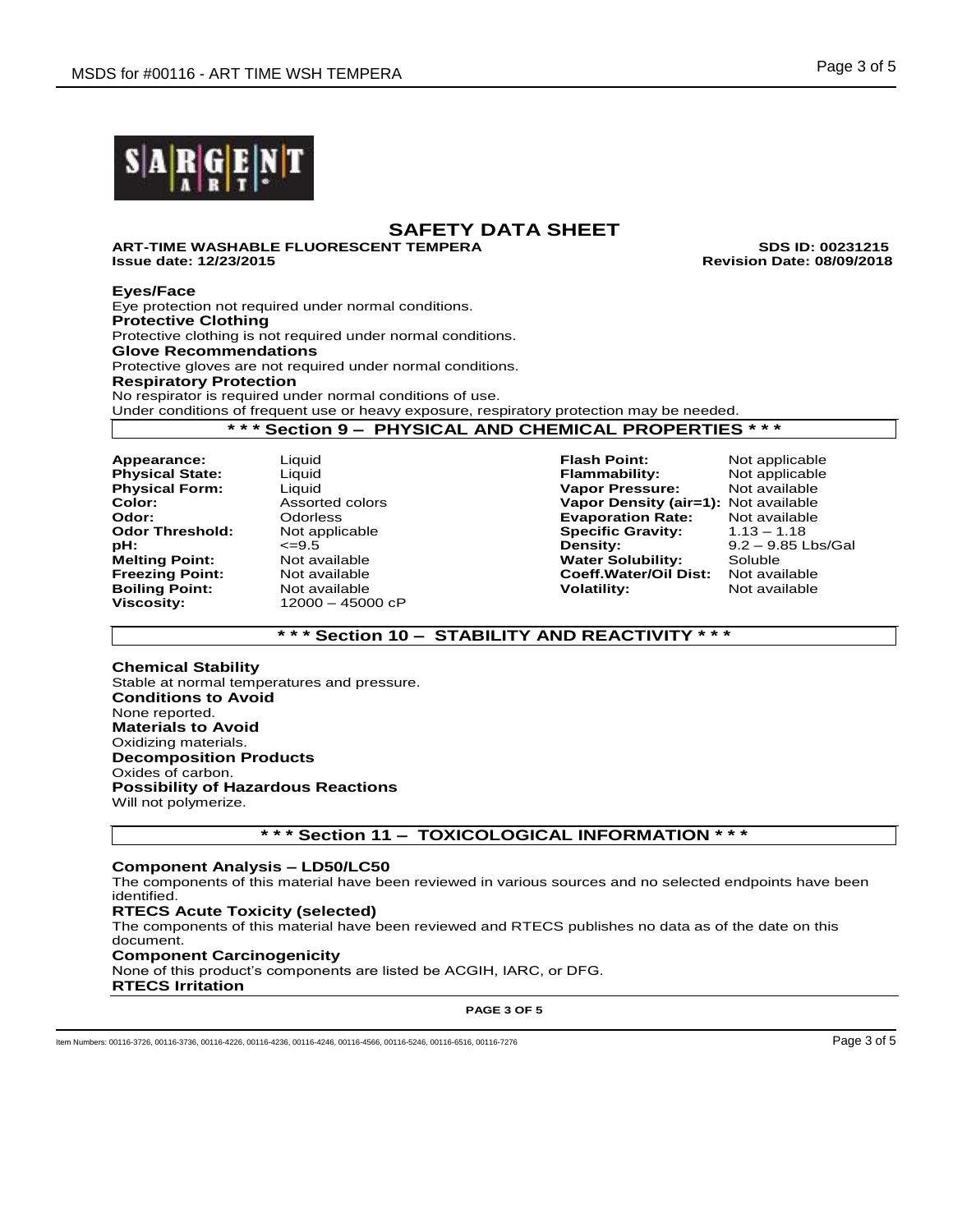

# **ART-TIME WASHABLE FLUORESCENT TEMPERA SDS ID: 00231215**

**Issue date: 12/23/2015 Revision Date: 08/09/2018**

The components of this material have been reviewed and RTECS publishes no data as of the date on this document.

## **\* \* \* Section 12 – ECOLOGICAL INFORMATION \* \* \***

**Component Analysis – Aquatic Toxicity**

No LOLI ecotoxicity data is available for this product's components.

## **\* \* \* Section 13 – DISPOSAL CONSIDERATION \* \* \***

## **Disposal Methods**

Dispose in accordance with all applicable regulations. **Component Waste Numbers**

The U.S. EPA has not published waste numbers for this product's components.

## **\* \* \* Section 14 – TRANSPORT INFORMATION \* \* \***

| <b>US DOT Information:</b> | Not Regulated. |
|----------------------------|----------------|
| <b>TDG Information:</b>    | Not Regulated. |
| <b>ADR Information:</b>    | Not Regulated. |
| <b>RID Information:</b>    | Not Regulated. |
| <b>IATA Information:</b>   | Not Regulated. |
| <b>ICAO Information:</b>   | Not Regulated. |
| <b>IMDG Information:</b>   | Not Regulated. |

## **\* \* \* Section 15 – REGULATORY INFORMATION \* \* \***

## **U.S. Federal Regulations**

None of this products components are listed under SARA Section 302 (40 CFR 355 Appendix A), SARA Section 311/312 (40 CFR 370.21), SARA Section 313 (40 CFR 372.65), CERCLA (40 CFR 302.4), TSCA 12(b), or require an OSHA process safety plan.

# **SARA Section 311/312 (40 CFR 370 Subparts B and C)**

**Acute Health:** No **Chronic Health:** No **Fire:** No **Pressure:** No **Reactive:** No

## **U.S. State Regulations**

None of this product's components are listed on the state lists from CA, MA, MN, NJ or PA.

Not regulated under California Proposition 65

#### **Canada**

This product has been classified in accordance with the criteria of the Controlled Products Regulations (CPR) and the MSDS contains all of the information required by the CPR. WHMIS CLASSIFICATION: Not a Controlled Product under Canada's Workplace Hazardous Material Information System.

**PAGE 4 OF 5**

Item Numbers: 00116-3726, 00116-3736, 00116-4226, 00116-4236, 00116-4246, 00116-4566, 00116-5246, 00116-6516, 00116-6516, 00116-6516, 00116-7276